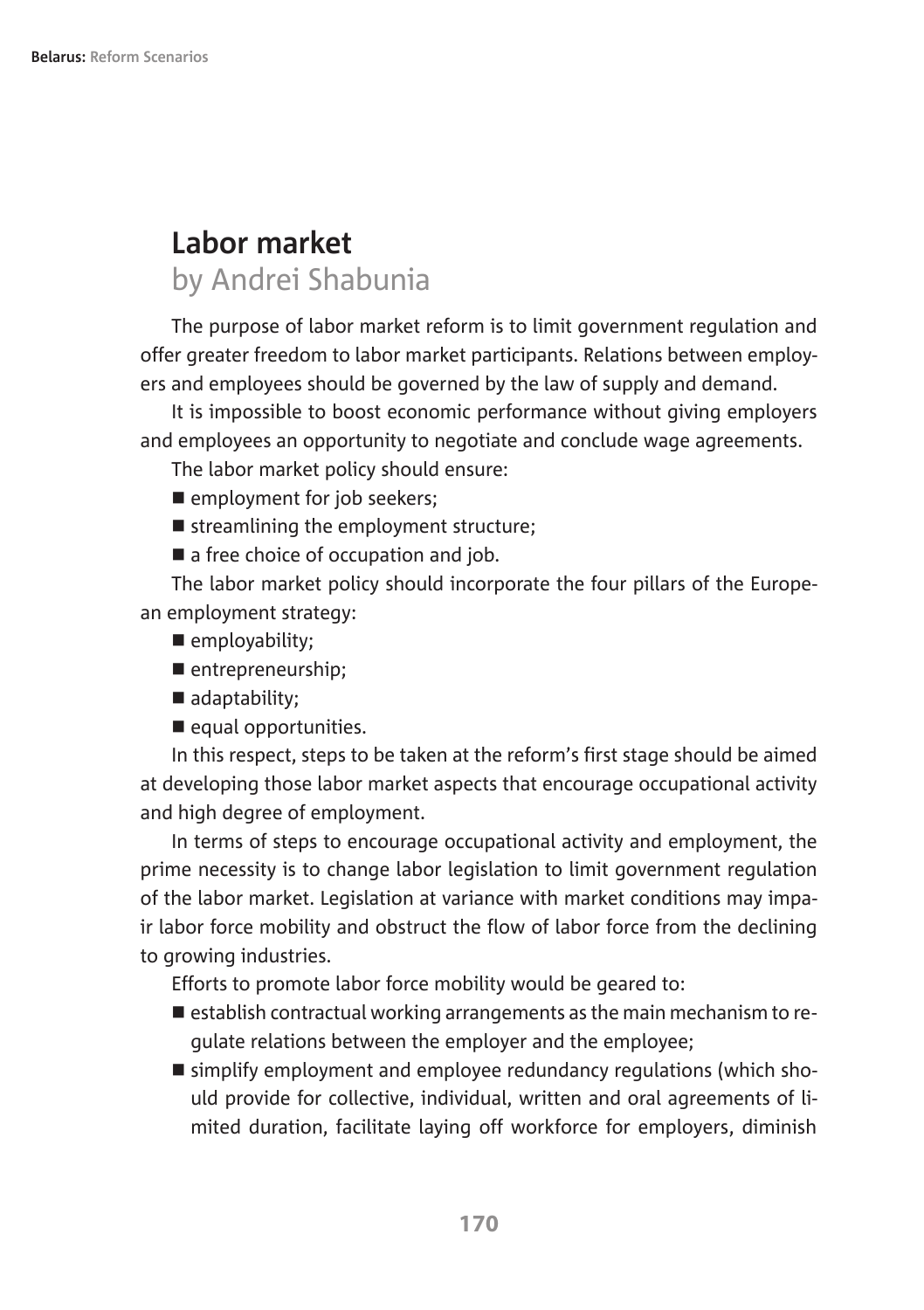the role of trade unions and employment centers in concluding employment contracts);

- $\blacksquare$  enable flexible forms of employment (part-time, occasional employment, work from home, subcontracted employment etc.);
- $\blacksquare$  abolish compensation capping in private companies;
- $\blacksquare$  minimum compensation binding for all undertakings regardless of ownership status should be adjusted by government directives rather than automatically;
- $\blacksquare$  abolish regulations that restrict companies' right to fix and adjust compensation. Wage increases should depend on labor productivity and financial position of firms;
- n obligate the management, especially in large companies, to provide advance notice of planned closures or large-scale redundancies, so that measures could be taken to address unemployment;
- $\blacksquare$  introduce a flat-rate income tax of 13-15 percent;
- $\blacksquare$  cut indirect taxes on labor force to 30 percent, including those charged to employees;
- $\blacksquare$  reduce job creation costs (especially costs of low-skilled jobs).

## **Development of SMEs**

The small and medium-sized business sector can potentially create more jobs than any other sector of the economy.

The following steps should be taken to foster entrepreneurship:

- $\blacksquare$  register new businesses pursuant to the principle of notification, rather than authorization;
- $\blacksquare$  abolish the regulation preventing companies from registering official seat at residential premises (domicile);
- $\blacksquare$  reduce the minimum capital requirement;
- $\blacksquare$  lift restrictions on the maximum authorized number of employees hired by entrepreneurs in the small business sector;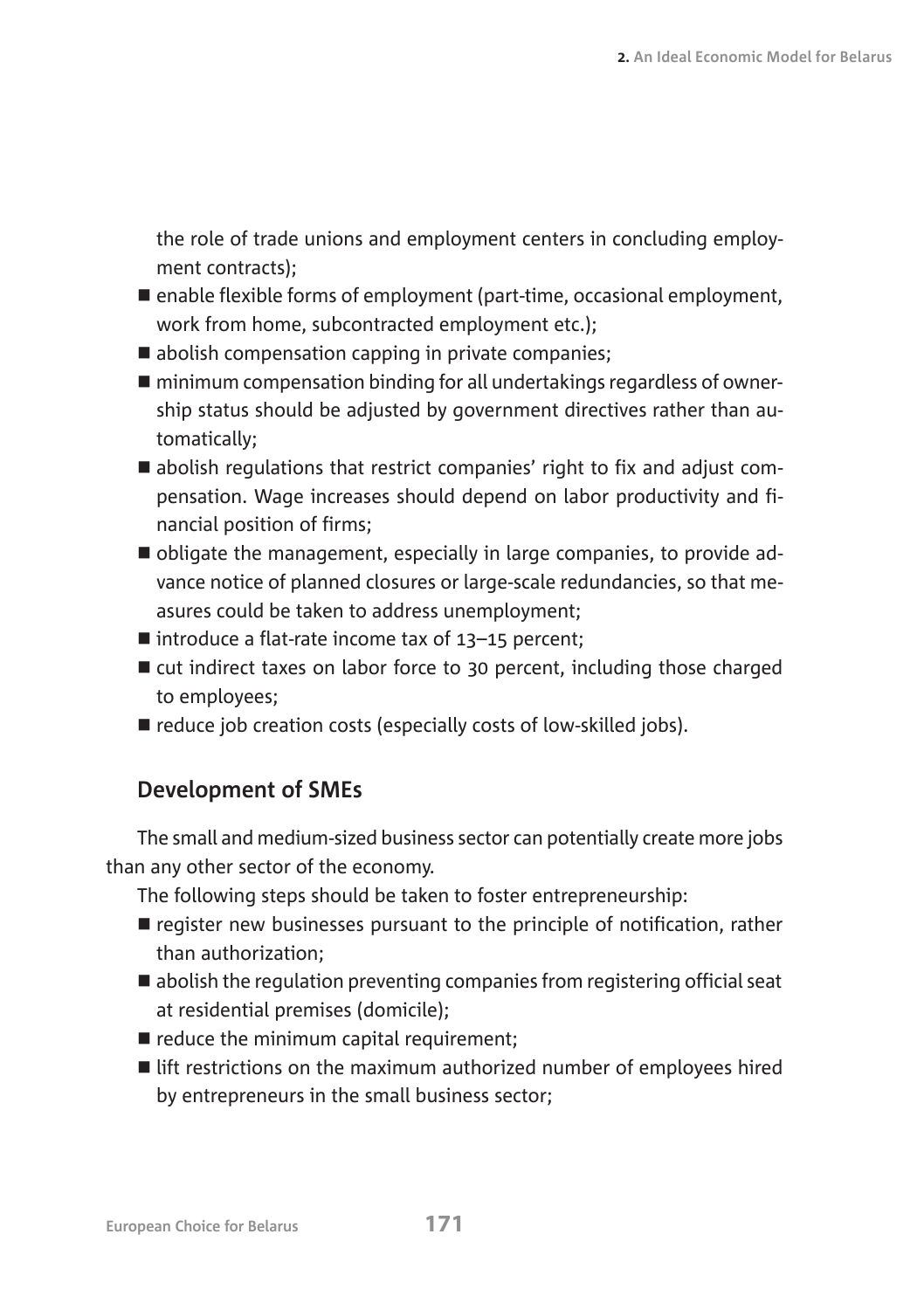- $\blacksquare$  ensure that companies are registered with business regulation and tax authorities of the same location to reduce bureaucracy, and adopt a single list of documents to be attached to the business establishment application;
- $\blacksquare$  abolish the regulation reguiring firms to engage in all types of business activity referred to in the founding deed;
- $\blacksquare$  enhance legal guarantees whereby companies may be closed by their owner's decision, by a body authorized by the owner, or by a court of law;
- $\blacksquare$  set up regional centers for supporting SMEs and develop the micro-lending network;
- develop a system of financial incentives for those investing in human resources, including in employee training.

### **Flexibility of authorities (the Ministry of Labor and Social Security and state employment centers)**

It is impossible to abandon administrative intervention in the labor market completely. The government's policy in this respect may be 'passive' or 'active'. The passive policy of mitigating unemployment is limited to traditional measures such as registering the jobless, paying unemployment benefits and running unemployment insurance schemes. The government should pay particular attention to monitoring the labor market, sharing information on labor market conditions and forecasting company closures and layoffs.

Active policies imply influencing the labor market by stimulating demand and adjusting supply.

Measures to address unemployment include:

- $\blacksquare$  increased funding for training and retraining, youth employment programs and programs to avoid long-term unemployment;
- $\blacksquare$  developing a community work plan for the jobless:
- $\blacksquare$  offering loans to the unemployed wishing to start up a business;
- $\blacksquare$  providing financial support to selected unprofitable enterprises to maintain a level of employment. Support should be limited for time and provided in areas with low labor force mobility (e.g. due to housing shortages) or for enterprises that play a key role in the local economy.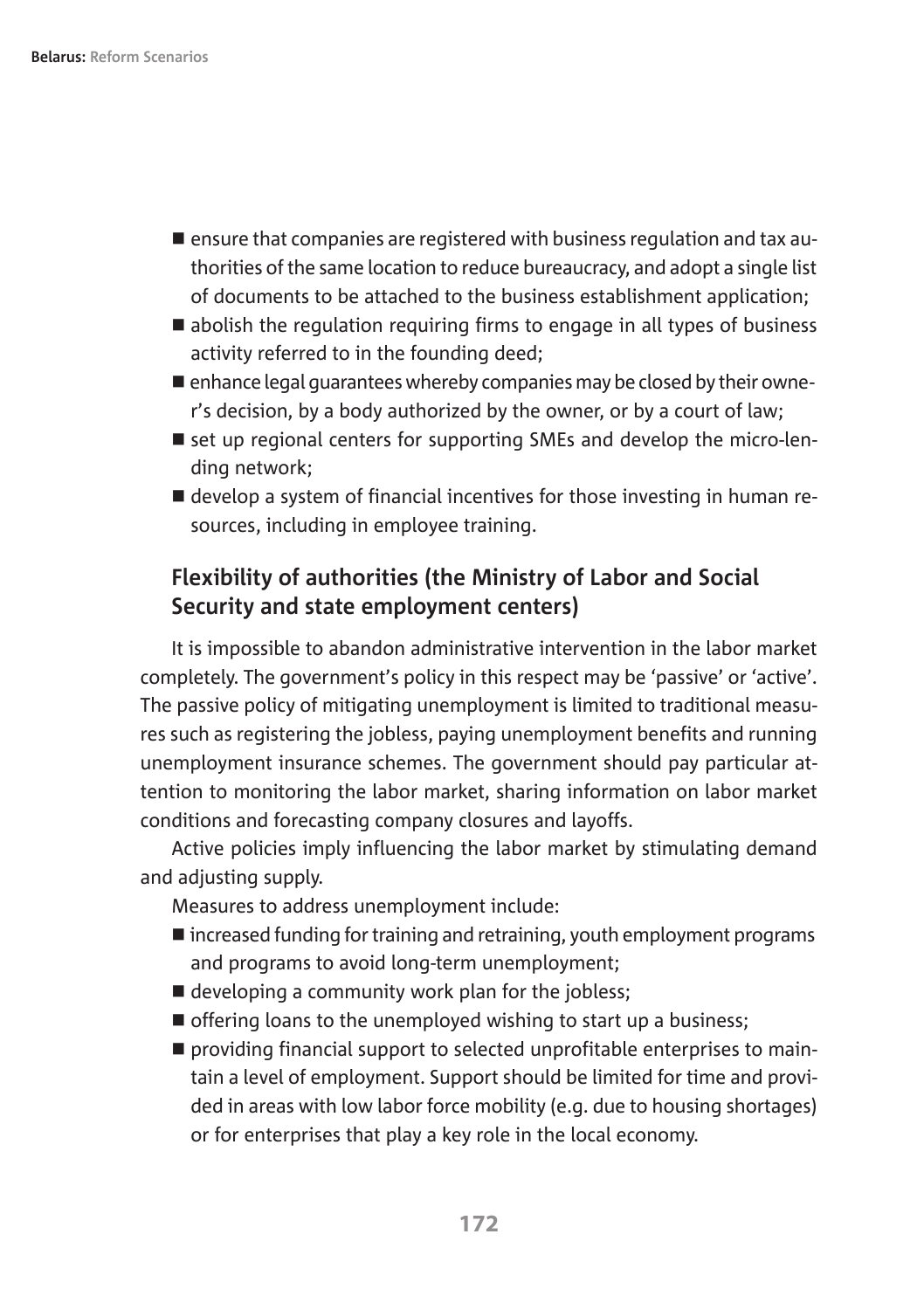Employment centers should receive adequate funding irrespective of the number of applications from job seekers they handle.

Bolstering labor force mobility is crucial for a flexible labor market. The following steps should be taken:

- abolish the *propiska* system whereby state-owned enterprises and establishments cannot offer jobs to people coming from other locations, along with other regulations that limit employment opportunities;
- $\blacksquare$  orientate the training and retraining system toward labor market demand. Retraining programs, especially ones that offer good employment prospects, should be partly financed by trade unions or trainees;
- $\blacksquare$  limit the amount of compensation paid to laid-off workers.

#### **Reform of the unemployment insurance system**

Unemployment benefits and the procedure for receiving benefits should stimulate the jobless to searching jobs. The period of benefit payments should be limited to three or six months. A grant scheme may be introduced to replace benefits for those who wish to improve their skills.

#### **Reform of social partnership (tripartite dialogue)**

Work to develop and implement employment policies should involve the government, trade unions and employers. None of the parties involved should have exclusive decision-making rights. Negotiations should cover issues such as compensation, employment, training and retraining programs, and access to labor market statistics.

Yet, tripartite arrangements should not necessarily be given a prominent role as they may impair labor market flexibility.

## **Non-discrimination in the labor market**

Efforts include promoting equality of men and women, encouraging employment of women, fostering an environment for active occupation of the disabled and women during and after maternity leaves.